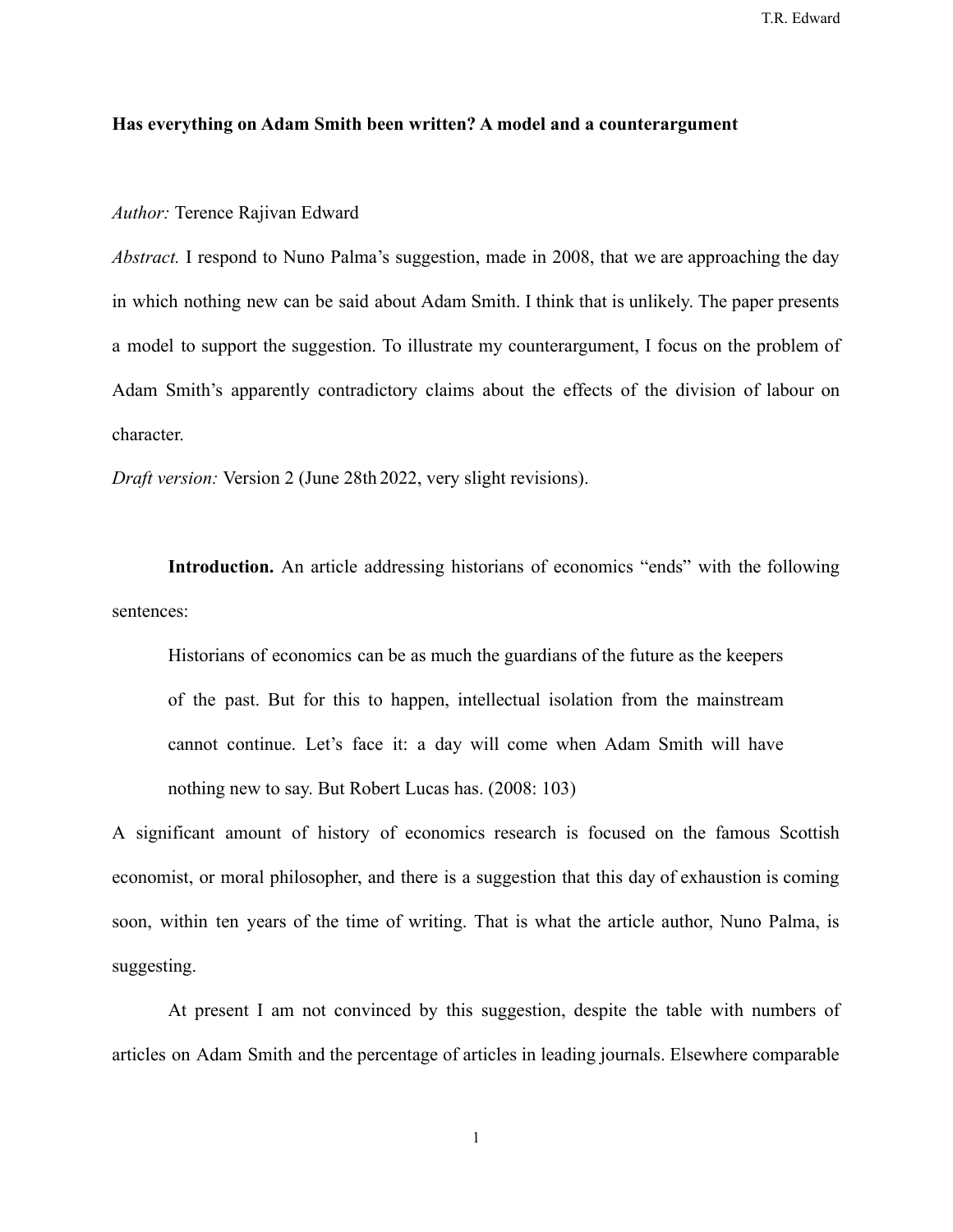claims are made about other figures with large secondary literatures which also do not convince me (e.g. Clarke 1863: 3; Miller 1977: 542), but I shall focus on Palma and Smith below.<sup>1</sup> The suggestion seems to be inferred from these two premises, with X appropriately filled in.

- (1) If there are X-number of articles on Adam Smith and article production on this figure continues at its present rate, then there will be nothing new to say within ten years.
- (2) There are X-number of articles on Adam Smith and article production on this figure will continue at its present rate.

Therefore (by modus ponens!):

(3) There will be nothing new to say on Adam Smith within ten years.

The first premise is true for some X, on these assumptions:

*(Newness assumption)* Each writer of an article on Adam Smith has to say something new on this topic.

*(Textual limit assumption)* There is a limit to the number of new things that can be said on Adam Smith, owing to the nature of texts by him.

Let us grant these assumptions and that Adam Smith article production will continue at its present rate (or will continue as long as there is consistency with these assumptions). But what is this X-number and are we anywhere near reaching it,<sup>2</sup> or what range of numbers can be used to make the argument sound, or what example numbers, etc.? One hundred or two hundred or two thousand or two hundred thousand or what? Below I am going to leave aside the argument above and introduce my own argument, which leads to a very different conclusion.

<sup>&</sup>lt;sup>1</sup> I wish to object to these authors and I confess Palma is convenient for making the general point, which is probably not very fair treatment of his article.

 $<sup>2</sup>$  And what is it to be new? There must be some justified proposition in the article about Adam Smith which is not in</sup> the previous literature? That seems risky to me in terms of how much newness it will allow for!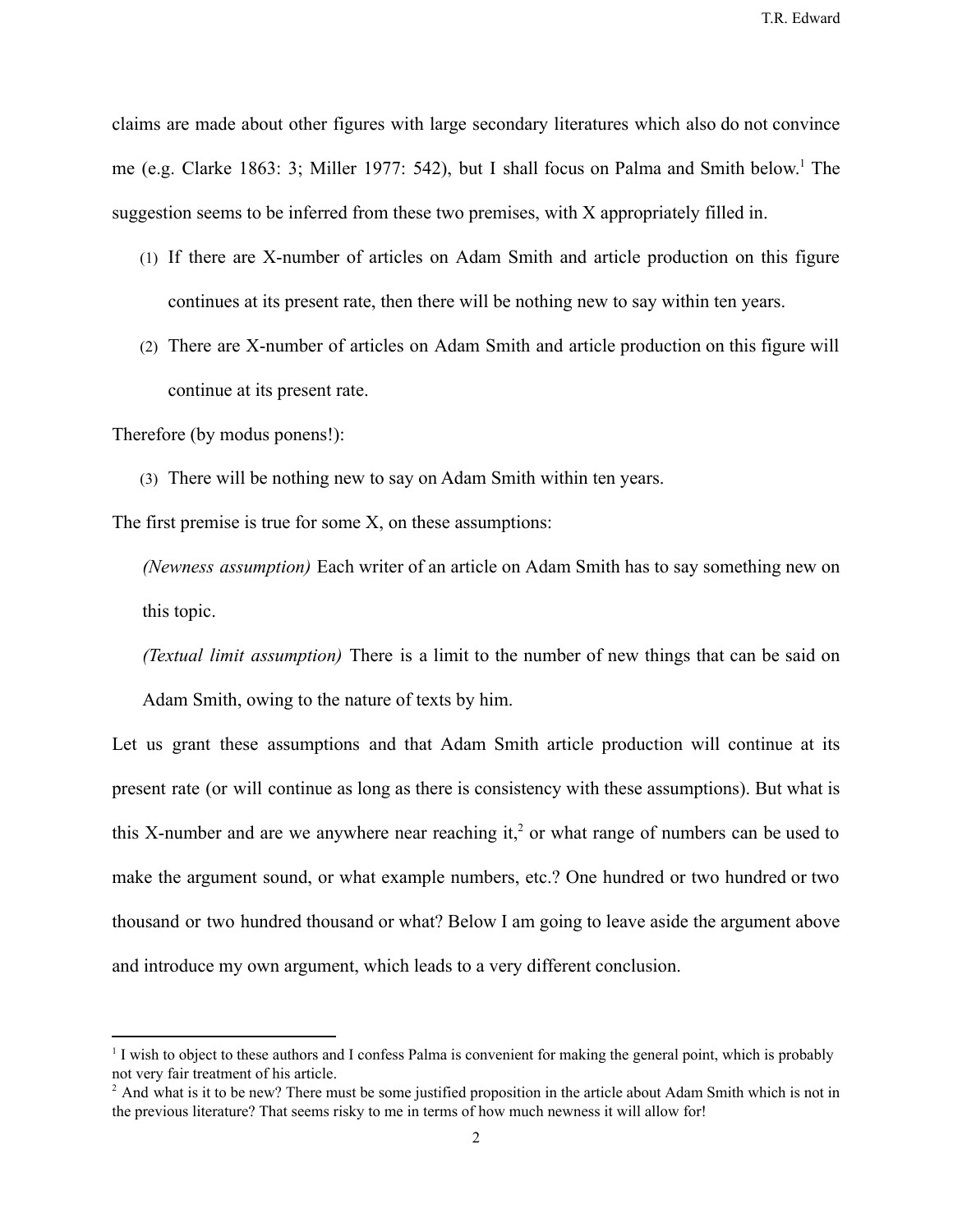**My argument.** The argument I shall offer, or counterargument, does not have the professional appearance of the one above, being based largely on my experience. In my experience most research communities cannot get someone to apply certain skills for them (e.g. Strathern 1988: 278). A leading figure thinks, "I would like a researcher who has these skills and these character qualities," but nobody has that combination and one decides not to tolerate people with the skills specified but with other character qualities, perhaps sometimes instead preferring people who appear to have the skills to non-experts.<sup>3</sup> From reading various works on Adam Smith, such as *The Cambridge Companion to Adam Smith*, I see no reason to regard the Adam Smith research community as any different. Even if researchers soon stop writing on Adam Smith, there might be work which has not been covered, because the community of Adam Smith researchers, if they can be described as a community, a single community, do not include a type of researcher. I think that is probably the case.

**An illustration.** Take Adam Smith's supposed contradiction that specialization makes people more intelligent and more stupid (West 1983: 163-164). To evaluate this contradiction, it makes sense to try to define what it is to be specialized and not specialized, or non-specialized for short. Here is an attempted definition.

A human being is non-specialized if and only if:

- (i) They have the abilities required to meet all their needs without trade with others.
- (ii) They use these abilities to meet all their needs.
- (iii) In any economy with a division of labour, they are unable to gain employment, owing to a current lack in their abilities – perhaps the lack can be overcome with training.

<sup>&</sup>lt;sup>3</sup> An example of a desired character quality is being able to endure a bossy tone.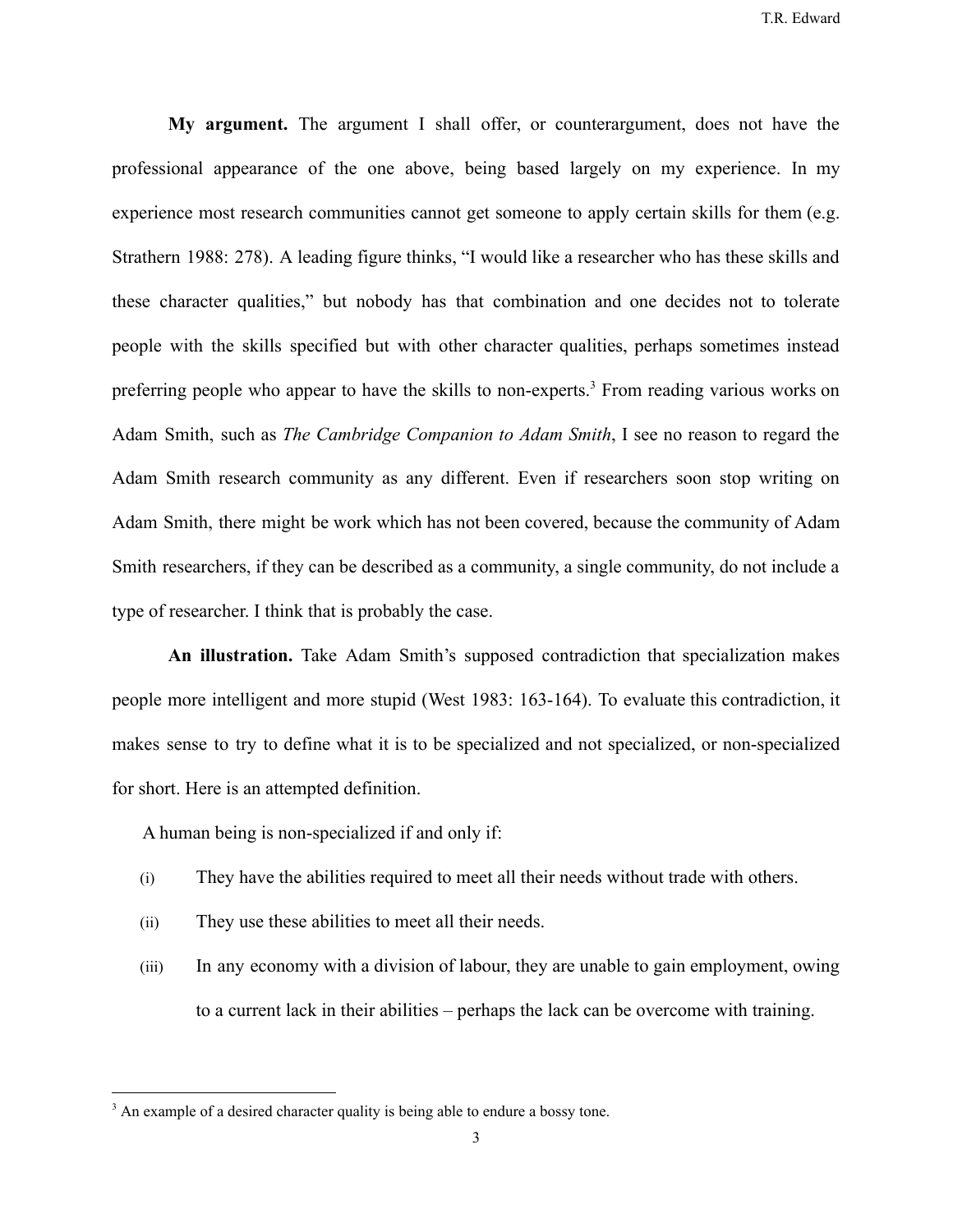But condition (iii) looks too demanding. Can they not engage in unskilled labour, as it is described with some political incorrectness? That question encourages a revision of (iii):

(iii\*) In any economy with a division of labour, they are unable to gain employment except

by means of unskilled labour, owing to a current lack in their abilities.

But do we not also want to be more specific about the setting where these survival abilities are realized, so that the conditions exclude being on a comfortable spaceship where food is provided at the press of a button? The thought is that they have these abilities in a Robinson Crusoe-like setting. ("In a novel?")

Anyway, this entire line of definition may be unsuited to the problem we are focusing on. When Adam Smith says that specialization causes stupidity, he is comparing a person after training with before. There is a regular pattern he observes, leading him to make a causal claim, or so I presume: intelligence before, then training, then stupidity after. The non-specialist, or less specialized person, we are interested in is plausibly a child. Has anyone provided the alternative non-specialized person definition? No? But the problem has apparently often been commented on (Rosenberg 1965: 127). Of course, the community of Adam Smith researchers does attract philosophers, but probably not some kinds or enough to cover all relevant material.

**Conclusion.** I think most research communities, probably all, would like to get some work done but they cannot attract the people with the skills, given other preferences which they expect to be met – I have focused on character qualities. Whoever does this work really well does not go near you, or does not in normal conditions, or did briefly and decided it was a bad idea and signaled this to all their friends; or in rare cases they go near but you will not accept them without various unlikely changes. The size of some secondary literatures disguises that the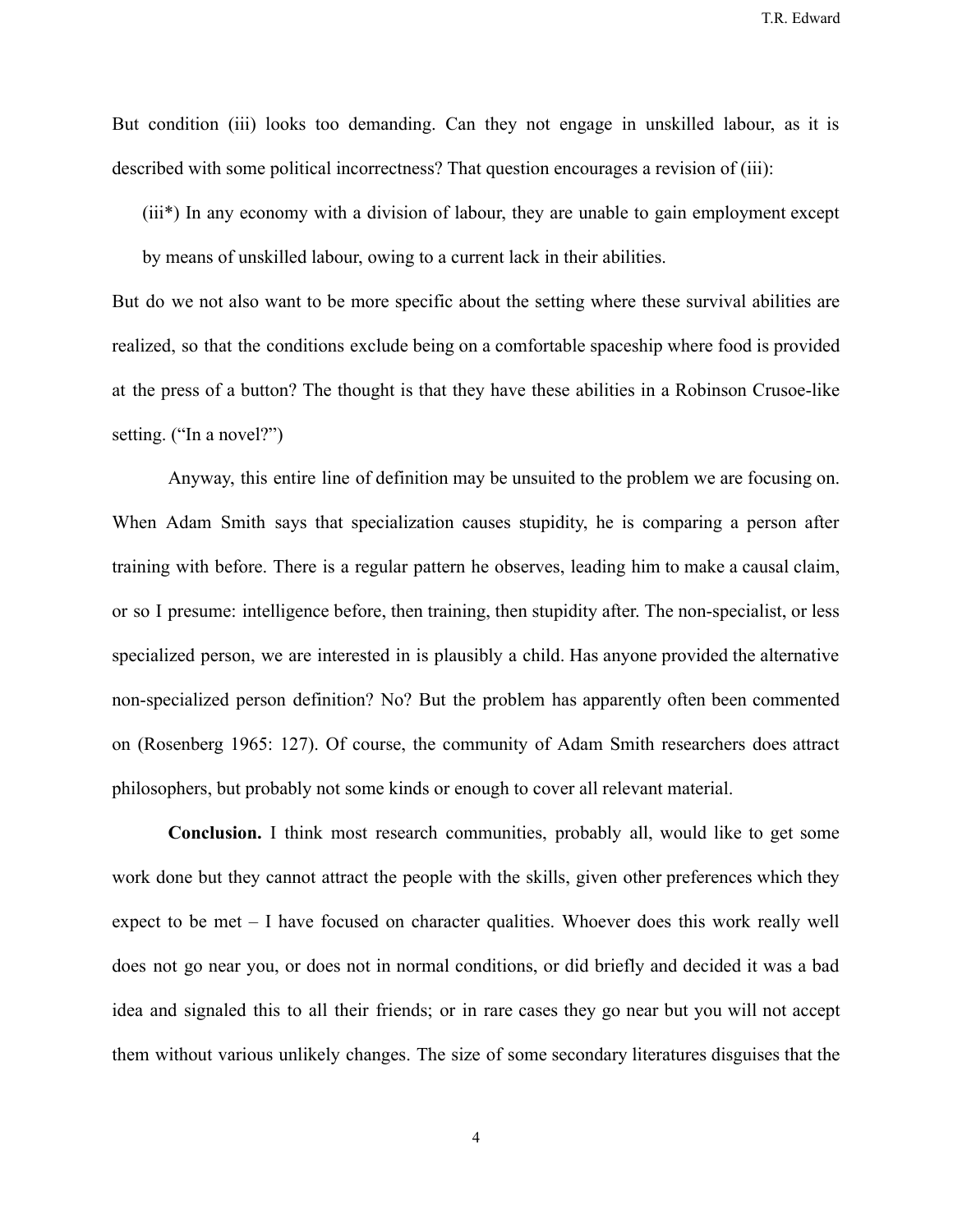massive expansion has only been in some directions. To be convinced that exhaustion is approaching, I think it is sensible to ask for some other argument apart from one focused on the sheer number of articles. When I was in my early 20s, a girl said to me, "I can attract any man I want!" It was a memorable line, boldly said, but thinking about it carefully I don't believe her, and I don't believe in the Adam Smith research community's powers of attraction either, not yet anyway! And that lack of power makes other contributions still available.

## **Appendix**

Palma's article says that historians of economics cannot eschew formal methods if they want the respect of mainstream economists. It seems to me that the (1) to (3) argument reconstruction above, along with the assumptions specified, is a model. Is it worth formalizing? I don't think the mainstream economists I am acquainted with will care if this one is formalized or not.

## **References**

Clarke, C.C. 1863. *Shakespeare-Characters; Chiefly Those Subordinate*. London: Smith, Elder, and Company.

Haakonssen, K. (ed.) 2006. *The Cambridge Companion to Adam Smith.* Cambridge: Cambridge University Press.

Miller, D. 1977. Review of *Understanding Rawls: A Reconstruction and Critique of a Theory of Justice* by Robert Paul Wolff. *Political Theory* 5 (4): 541-544.

5